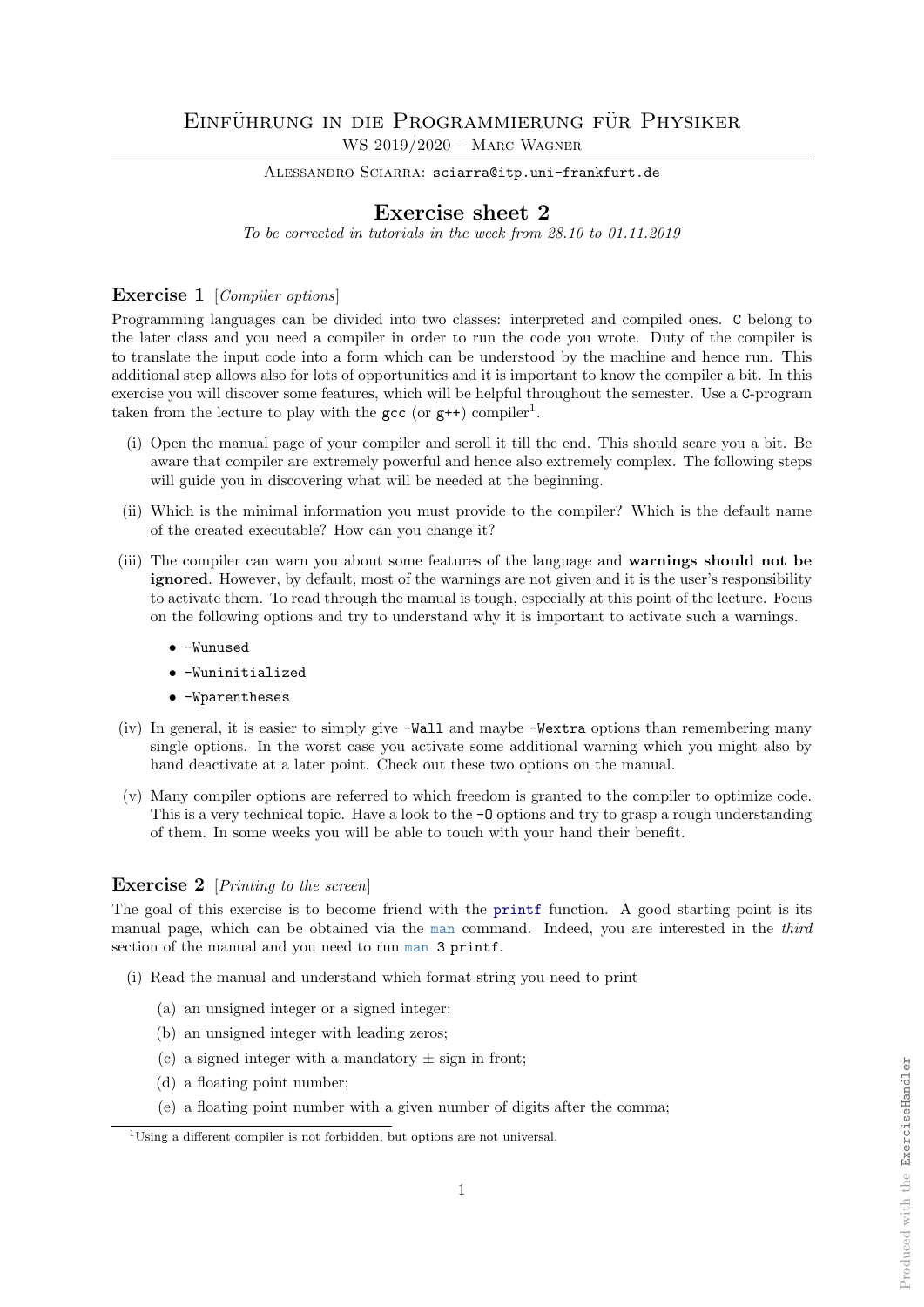- (f) a floating point number with a given number of digits before and after the comma;
- (g) a floating point number in decimal exponent notation,
- (h) a percent symbol.

Said differently, what do %.5f, %d, %e, %05u, %f, %+i, %8.3f, %u, %% mean?

- (ii) Write a program which uses the printf function to print the following numbers. Which conversion specifiers is it better to use? Do not forget to include the math.h library at the beginning of your program in order to have access to some mathematical functions (e.g. exp, pow, etc.) and to some constants.
	- $-35$  and  $+42$  with explicit sign.
	- $\frac{1}{4}$  with one decimal digit.
	- $4 \cdot \text{atan}(1)$  with 20 decimal digits.
	- $2^{(e^5)}$  as you think it is more readable.
- (iii) Print the constant M\_PI with 20 decimal digits and compare with what you obtained in (ii). Apparently<sup>2</sup>, already in 1596 it was known that  $\pi \approx 3.14159265358979323846$ . Is this the number you obtained? Are we wrong more than 4 centuries later. . . ?!

#### **Exercise 3** [Basic algebra manipulations in  $C$ ]

Using printf, scanf, some arithmetic operators in C, i.e.  $+$ ,  $-$ ,  $*$ ,  $/$ ,  $\%$ , and different types of variables (float, int), we will perform very basic algebraic manipulations on scalars, matrices and vectors.

- (i) Start by writing a program which reads, via the scanf function, two integer numbers to be stored in the variables  $x$ , y and one floating point number to be stored in the variable z. To check that values were properly assigned to variables, you should
	- (a) Read input values from the keyboard and print  $x$ , y and z to the screen with the most appropriate formatting, according to your knowledge of the printf function.
	- (b) Suppose to have to run your program several times always with the same variables, how to avoid to always have to type them using the < shell operator?
	- (c) Now let us build a  $3 \times 3$  matrix whose components are the results of arithmetic operations on x, y and z

$$
\begin{pmatrix} x-1 & x+y & y*z \\ x*z & z*z & x/y \\ 1. * x/y & x\%y & z/3 \end{pmatrix}.
$$

Print the above matrix to the screen for  $x = 1$ ,  $y = 2$  and  $z = -1.2$ , such that, by just using the conversion specifiers %+5d or %+1.2f when you expect a float or an integer respectively, the output will look like

$$
\begin{array}{cccc}\n| & +0 & +3 & -2.40 \\
| & -1.20 & +1.44 & +0 \\
| & +0.50 & +1 & -0.40\n\end{array}
$$

- (d) Compute the trace of the above matrix and print out the result.
- (e) Now print out also the vector

| $\boldsymbol{x}$ |  |
|------------------|--|
| y                |  |
|                  |  |

to the screen such that, again for  $x = 1$ ,  $y = 2$  and  $z = -1.2$ , the output looks like

2

<sup>2</sup>https://en.wikipedia.org/wiki/Ludolph\_van\_Ceulen